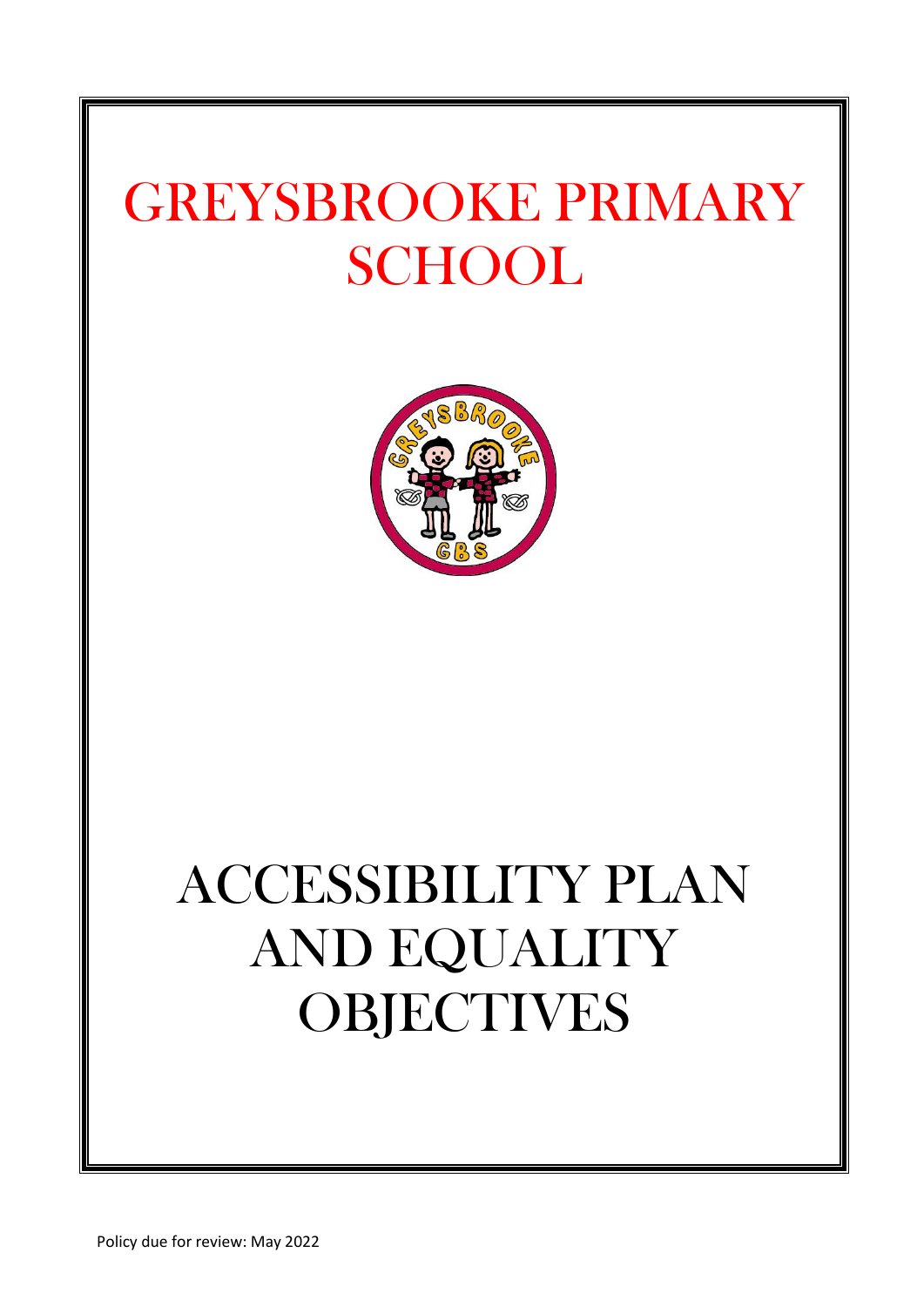# **Definition of special educational needs:**

In this policy, 'special educational needs' refers to a learning difficulty that requires special educational provision.

The SEN Code of Practice (DfES, 2014) says children have a learning difficulty if they:

- a) have a significantly greater difficulty in learning than the majority of children of the same age; or
- b) have a disability which prevents or hinders them from making use of educational facilities of a kind generally provided for children of the same age in schools within the area of the local authority; and
- c) are under compulsory school age and fall within the definition at (a) or (b) above or would do so if special educational provision was not made for them.'

Children must not be regarded as having a learning difficulty solely because the language or form of language of their home is different from the language in which they will be taught.

#### **Definition of special educational provision**

For children aged two years or older, educational provision which is additional to, or otherwise different from, the educational provision made generally for children of their age in schools and settings maintained by the LA, other than special schools, in the area.

Greysbrooke Primary School has adopted this accessibility plan in line with the school's special educational needs policy with the aim to ensure that our school is socially and academically inclusive, that all pupils have access to a full curriculum, and that all pupils are appropriately challenged.

Our special educational needs policy outlines the provision that our school has in place to support pupils with special educational needs and disabilities (SEND), and the school's publication of equality information and objectives explains how we ensure equal opportunities for all our students. Increased access to the curriculum, physical access to the school, and access to information are particular to students with SEND, and this accessibility plan provides an outline of how the school will manage this part of the SEND provision.

Please refer to our special educational needs policy for an outline of the full provision that our school has in place to support pupils with SEND.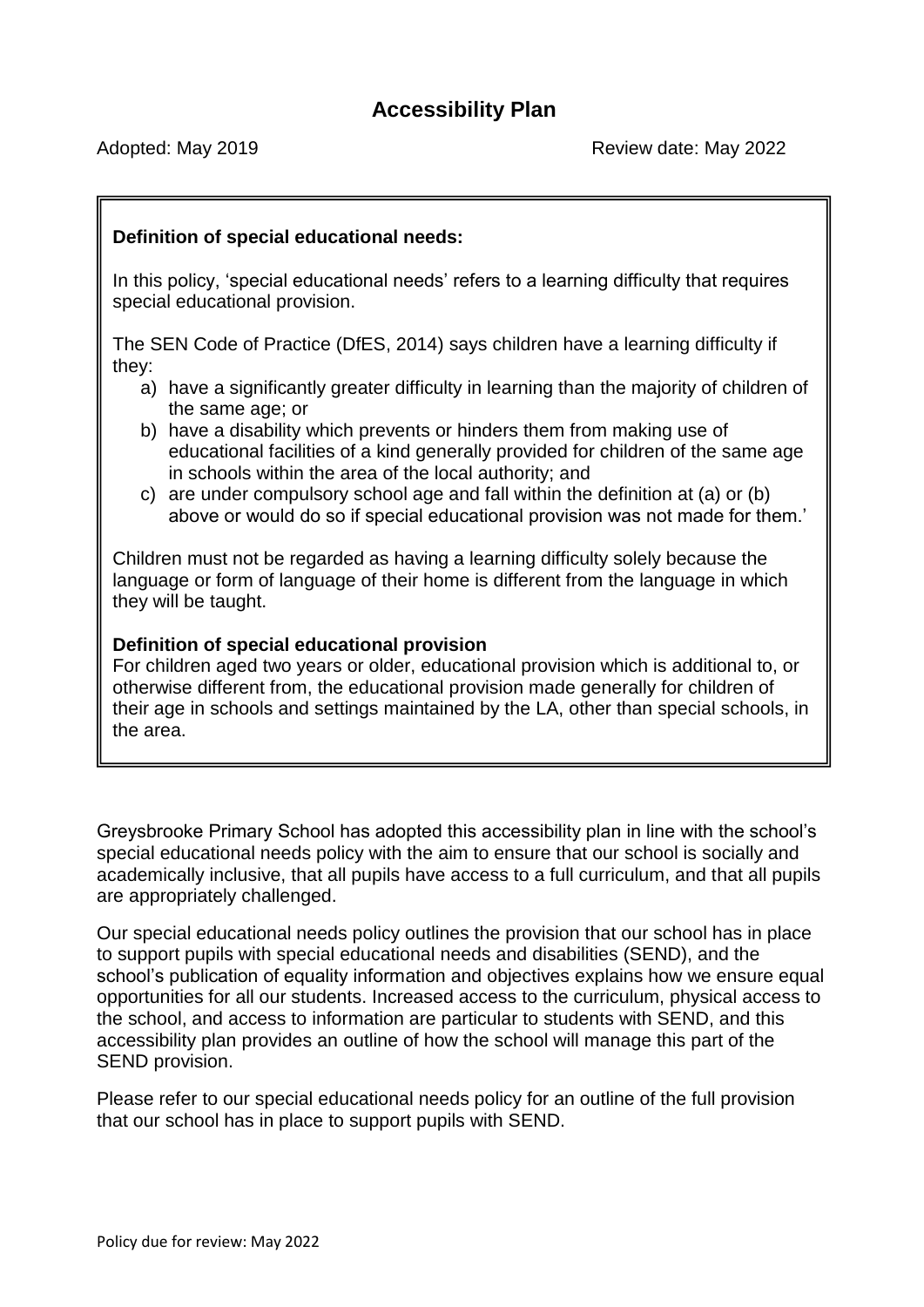#### **1. Access to the curriculum, information and associated services**

Pupils with SEND will be given access to the curriculum supported by the school's specialist SEND provision and in line with the wishes of their parents and the needs of the individual.

Every effort will be made to educate pupils with SEND alongside their peers in a mainstream classroom setting. Where this is not possible, the SENCO will consult with the child's parents for other flexible arrangements to be made.

The school curriculum is regularly reviewed by the Head teacher together with the SENCO, to ensure that it is accessible to pupils of all levels and abilities, and supports the learning and progress of all pupils as individuals. This includes learning outside the classroom.

It is our aim to ensure that all resources and SEND provisions are being used effectively and efficiently within the school setting in order to support the taught curriculum and enable pupils to reach their full potential. The school does this by:

- keeping staff fully informed of the special educational needs of any pupils in their charge including sharing progress reports, medical reports and teacher feedback
- providing regular training and learning opportunities for staff in all departments on the subject of SEND and SEND teaching; school staff should be up to date with teaching methods that will aid the progress of all pupils including those with SEND
- making use of all class facilities and space
- using in-class provisions and support effectively to ensure that the curriculum is differentiated where necessary
- making sure that individual or group tuition is available where it is felt that pupils would benefit from this provision
- any decision to provide group teaching outside the classroom will involve the SENCO in providing a rationale and focus on flexible teaching. Parents will be made aware of any circumstances in which changes have been made
- setting appropriate individual targets that motivate pupils to do their best, and celebrating achievements at all levels
- listening to pupils' views and taking them into account in all aspects of school life.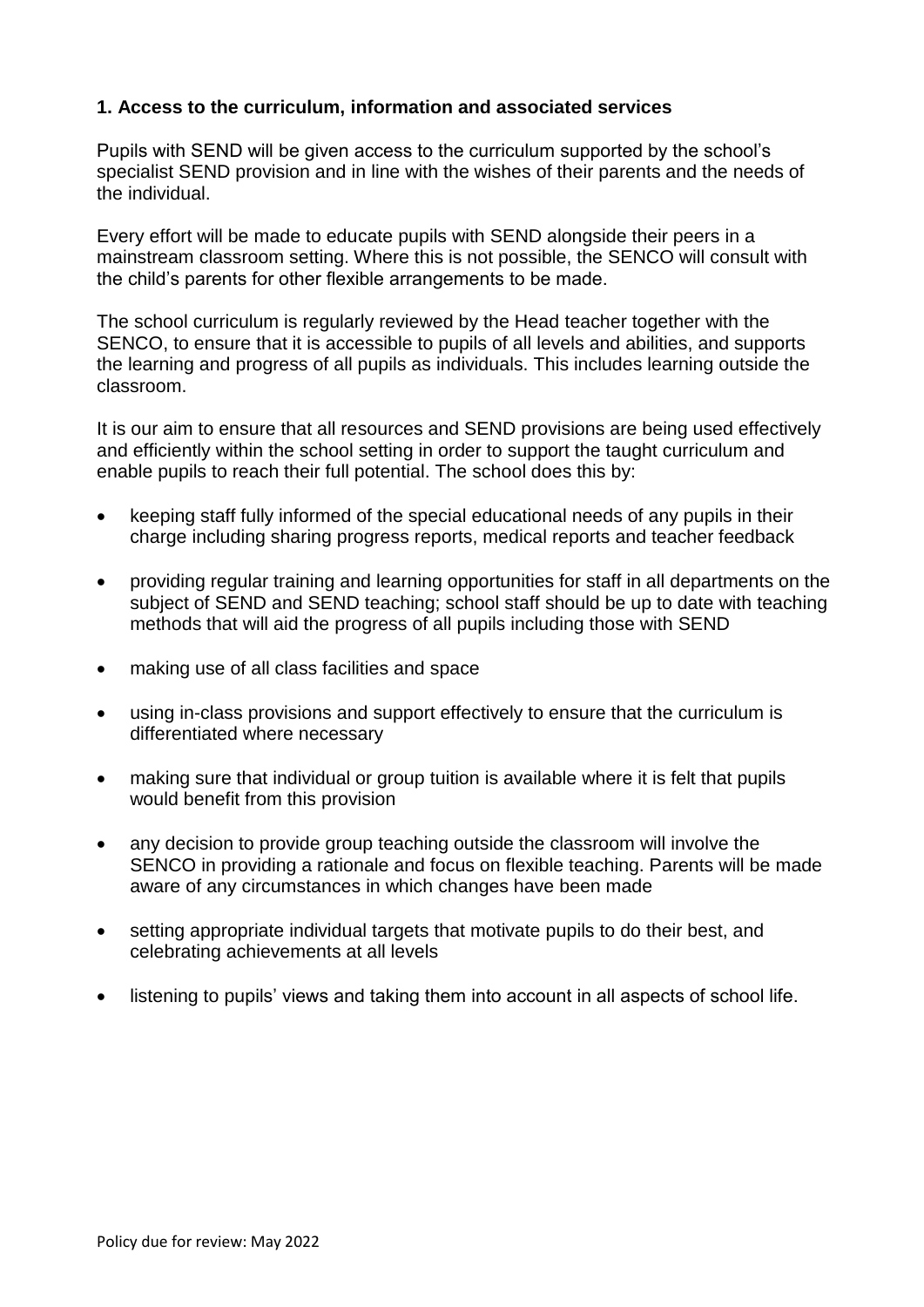# **Equality Targets to Improve Curriculum Access at Greysbrooke School**

| <b>Target</b>                                                                                                    | <b>Strategy</b>                                                                                                                                         | <b>Outcome</b>                                                                                                                                                                               | <b>Timeframe</b>                          | <b>Achievement</b>                                                                 |
|------------------------------------------------------------------------------------------------------------------|---------------------------------------------------------------------------------------------------------------------------------------------------------|----------------------------------------------------------------------------------------------------------------------------------------------------------------------------------------------|-------------------------------------------|------------------------------------------------------------------------------------|
| All out-of-school<br>activities are<br>planned to ensure<br>the participation of<br>the whole range of<br>pupils | Review all out-<br>of-school<br>provision to<br>ensure<br>compliance with<br>legislation                                                                | All out-of-<br>school<br>activities will<br>be conducted<br>in an inclusive<br>environment<br>with providers<br>that comply<br>with all current<br>and future<br>legislative<br>requirements | Ongoing<br>April 2019<br>to April<br>2022 | Increase in<br>access to all<br>school<br>activities for<br>all disabled<br>pupils |
| Classrooms are<br>optimally<br>organised to<br>promote the<br>participation and<br>independence of<br>all pupils | Review and<br>implement a<br>preferred layout<br>of furniture and<br>equipment to<br>support the<br>learning<br>process in<br>individual class<br>bases | Lessons start<br>on time<br>without the<br>need to make<br>adjustments to<br>accommodate<br>the needs of<br>individual<br>pupils                                                             | September<br>2022                         | Increase in<br>access to the<br><b>National</b><br>Curriculum                      |

# **Improving the Delivery of Written Information**

At Greysbrooke we aim to make written information provided to the pupils such as handouts, timetables and information about school events available to those with a disability and/or including those with significant low reading acquisition levels. This might include large print, the use of ICT and the provision of information orally eg through Makaton signing. We take account of pupils disabilities and their views about their preferred means of communication.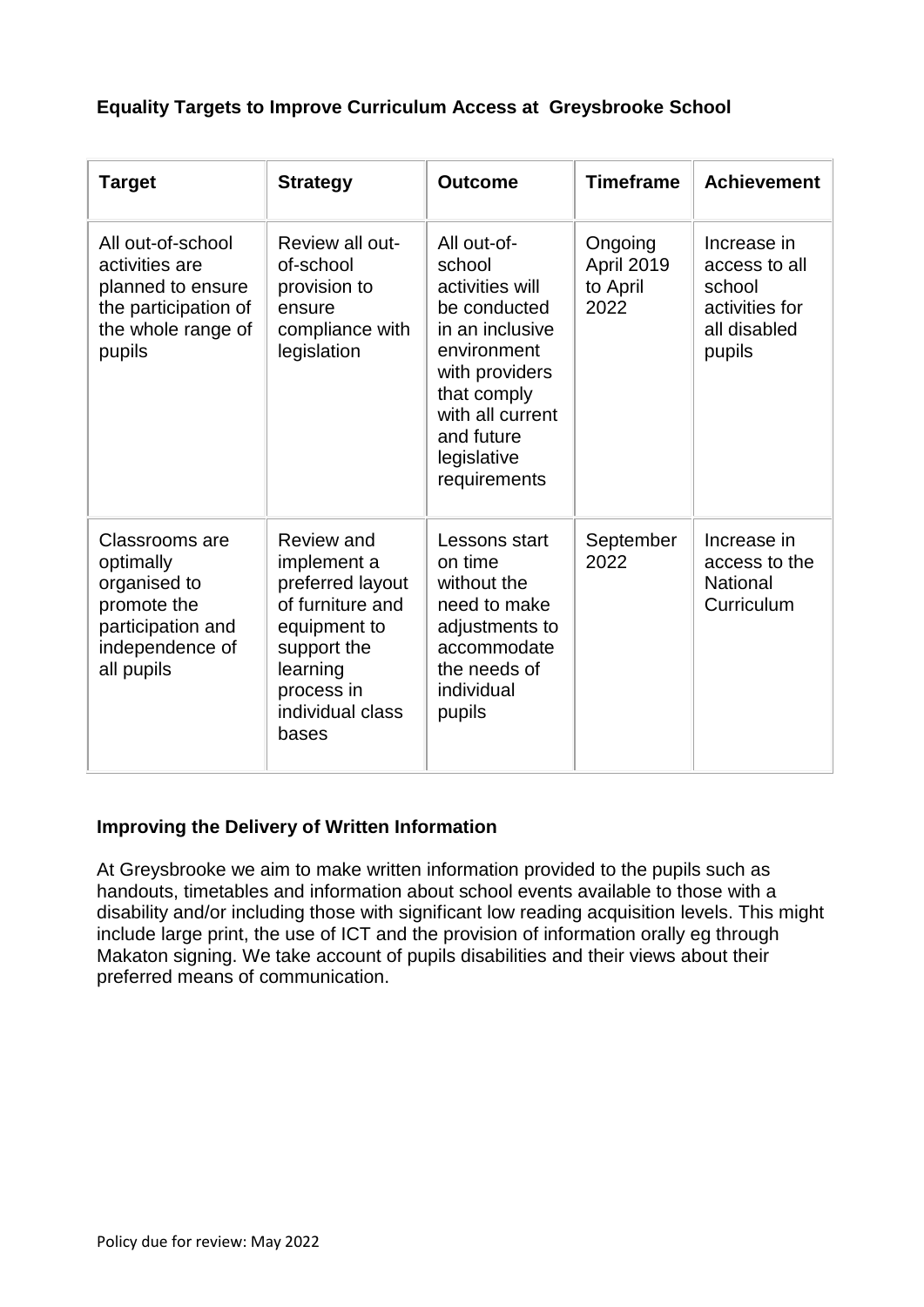| <b>Target</b>                                                                                                                           | <b>Strategy</b>                                                                                                                                                       | <b>Outcome</b>                                                                                                                            | <b>Timeframe</b>          | <b>Achievement</b>                                                                     |
|-----------------------------------------------------------------------------------------------------------------------------------------|-----------------------------------------------------------------------------------------------------------------------------------------------------------------------|-------------------------------------------------------------------------------------------------------------------------------------------|---------------------------|----------------------------------------------------------------------------------------|
| Availability of<br>written<br>material in<br>alternative<br>formats                                                                     | The school will<br>make itself<br>aware of the<br>services<br>available<br>through the LA<br>for converting<br>written<br>information into<br>alternative<br>formats. | The school will<br>be able to<br>provide written<br>information in<br>different<br>formats when<br>required for<br>individual<br>purposes | Ongoing as<br>needs arise | Delivery of<br>information to<br>disabled pupils<br>improved                           |
| Make available<br>school<br>brochures,<br>school<br>newsletters<br>and other<br>information for<br>parents in<br>alternative<br>formats | <b>Review all</b><br>current school<br>publications and<br>promote the<br>availability in<br>different formats<br>for those that<br>require it                        | All school<br>information<br>available for<br>all                                                                                         | Ongoing as<br>needs arise | Delivery of school<br>information to<br>parents and the<br>local community<br>improved |

# 2. **Improving the Physical Access**

The school has some of the following adaptations in place to meet sensory and physical needs and those not yet present are being planned for the future:

- appropriate seating and lighting
- adaptations to the physical environment of the school
- adaptations to school policies and procedures
- access to alternative or augmented forms of communication
- provision of tactile and kinaesthetic materials
- access to specialist aids, equipment or furniture
- regular and frequent access to specialist support.